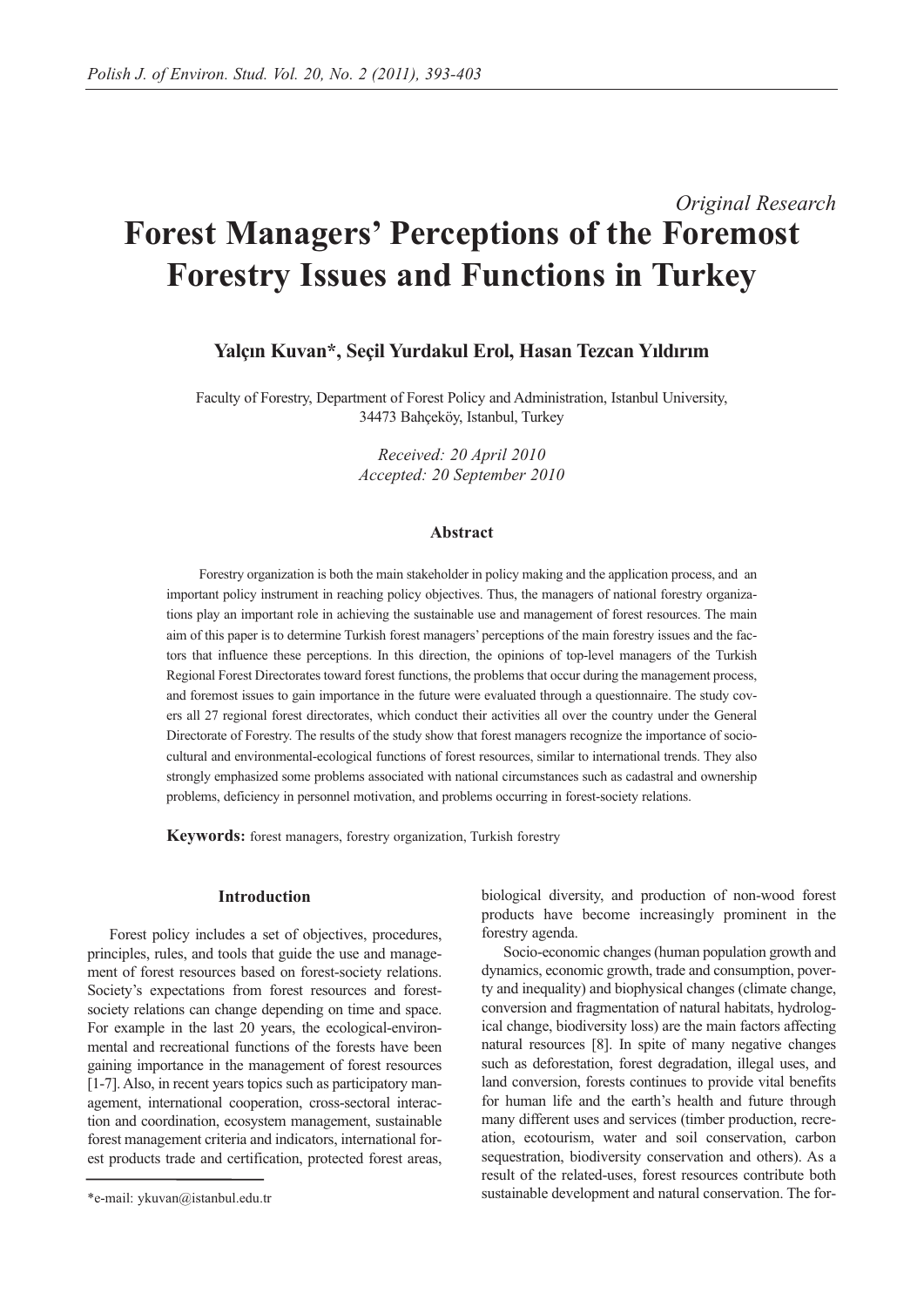est-related issues are given a larger place on the global agenda with the growing environmental awareness and different demands on forests. Thus the importance of forests to ensure sustainability – especially environmental sustainability and biodiversity conservation – is strongly expressed by UN Millennium Development Goals [9] and many international initiatives. This trend highlights the priorities for forest functions and essential issues for today and the future.

Today, forest functions toward non-wood forest products and services have become one of the most important elements of national forestry strategies. Especially forest services, including environmental-ecological functions (mitigating climate change, biodiversity conservation, soil and water conservation, etc.) and tourism-recreation have recently gained more importance in Turkey and the world. On the other hand, FAO [10] states that demand for wood products is one of the main drivers of investment in forest management. Wood energy is already an important energy source for many countries in terms of price and carbon emissions [11]. This fact shows that the wood productionrelated functions are still important for today's forestry. Forest managers and forestry organizations have to analyze the current development of trends and implement appropriate management strategies that take into account local, regional, and national conditions.

Schelhas [12] categorizes the recent trends in natural resource policy and management, including forestry, as:

- a) simple to multiple interests,
- b) simple ownership to bundles of rights,
- c) deterministic science to multiple knowledge systems, and
- d) public interest to stakeholder groups.

It is also mentioned by Sengupta and Maginnis [13] that poverty reduction, non-timber forest products, community forest management and decentralized governance, forest law enforcement, forest landscape restoration, forest valuation and markets for ecosystem services, forest plantations and wood supply, and new forest technologies will be the key emerging themes in the forest sector in coming years. A comprehensive evaluation and integration of these multiple economic, social, and ecological issues is essential for effective management of forests. But the importance of the issues can vary from one country to another, depending on the participation in international policy processes, national conditions, and forest-society relations.

Parallel to these developments, the foremost issues of Turkish Forestry can be summarized based on the many national documents as follows: cadastre and ownership, forest-villager relations, protected areas and biodiversity, conservation of forest resources, multi-functional utilization of forest resources, supplying non-wood forest products and socio-cultural services (recreation, eco-tourism, landscape, wildlife, education, game, etc.) and supporting rural development. Also, strengthening the institutional capacity, enhancing research and education, participation in global processes, meeting EU standards, raising the awareness of society about forests, improvements in legal arrangements, and sustainability and participation are

emphasized as the other common issues in relation to current forest policy [14-17]. The related issues have different rankings for various regions of the country because of different characteristics of natural, social, and economical conditions of the regions. It is important to clarify these differences at the local level for successful forestry decisions and applications. "Forest managers" is one of the key factors in determining site-specific issues, solving problems, and reaching forest policy objectives.

In the context of the global and national agenda it is strongly emphasized that the natural resources managers should pay more attention to include understanding the relationship between natural and social systems, interacting with various societal groups and policy-makers, and accordingly benefiting more from social sciences [18-22]. Also, managers of various levels of forestry units must combine their expertise and experience regarding the characteristics of forest resources and technical applications with knowledge and applications based on social sciences, which can help to understand the social demands and increase communication with the stakeholders. For this reason, a careful monitoring of socio-economic and cultural changes that affect forest resources, improvement of communication with related segments of society and stakeholders, and adoption of proper management approaches related to forest functions that have emerged in recent years are among the important responsibilities of forestry policy-makers. The fulfilment of these responsibilities will enable the forest organization to be more active in the protection and sustainable use of the forests during the forest policy process.

Undoubtedly, while "forestry organizations" is an interest group of prime importance in the determination and implementation of forest policies, it is also an indispensable tool in reaching forest policy objectives. On the other hand the managers of forestry organizations play an important role in achieving the sustainable use and management of forest resources. The objective of this study is to explore and determine the opinions of top-level managers of the Turkish Regional Forest Directorates on the functions of forests, and the foremost issues and the problems facing them in the process of implementing forest policy. In addition, factors that influence these opinions were evaluated. In other words, this study tries to answer the following questions:

- 1) What are the forest managers' opinions on the problems that regional forest directorates face, levels of importance of forest functions, and issues to gain importance in the future?
- 2) Are there statistically significant differences among the answers given by managers, depending on the various characteristics of the forest resources managed by the related regional directorates?

The study is expected to provide guidance to researchers and practitioners for formulating and implementing forest policies with a participatory approach and thus for determining the prominent issues and the problems faced in ensuring multiple forest functions, and developing solutions for these problems.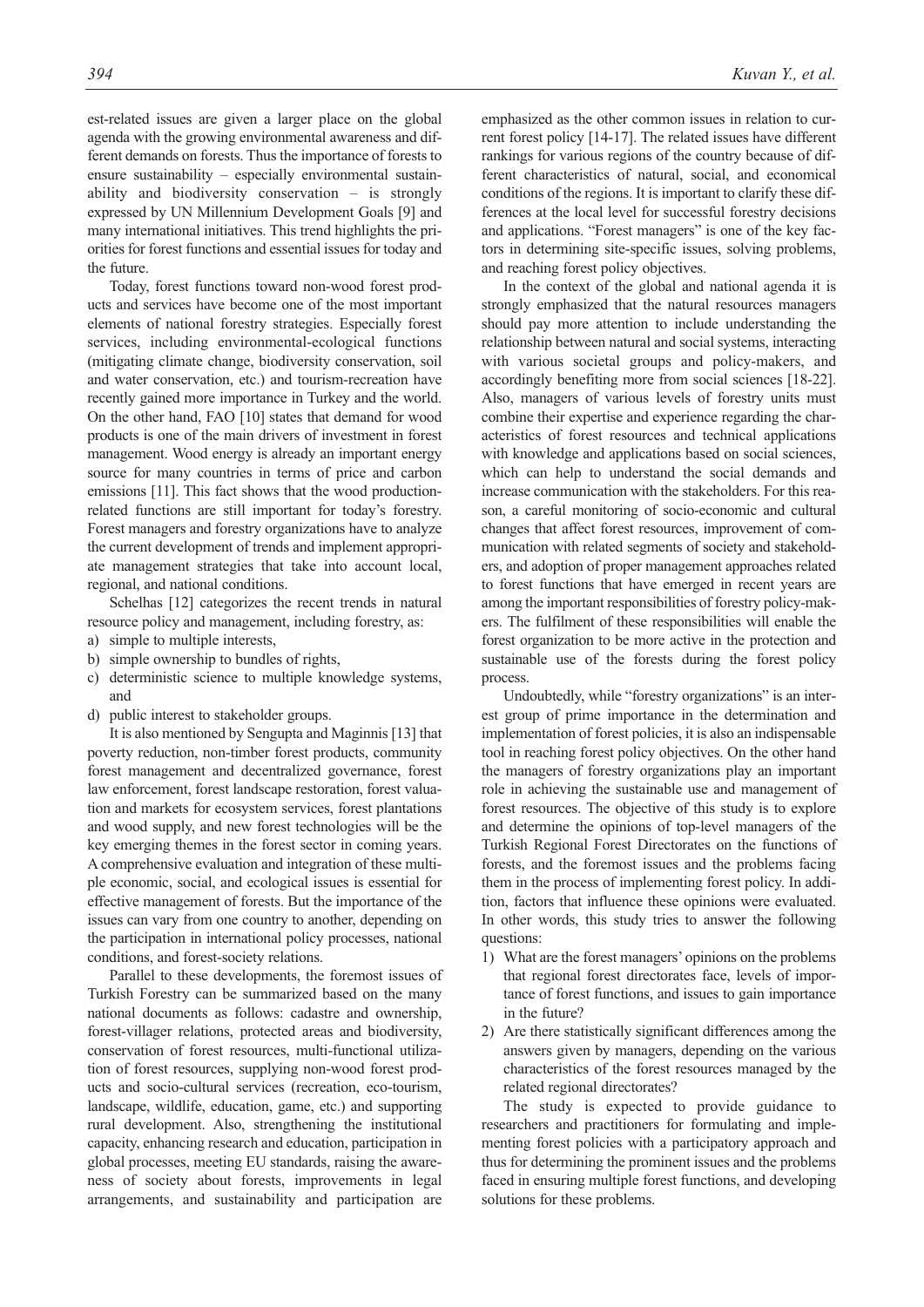#### **Materials and Methods**

This paper focuses on the Turkish forest managers' perception of the main forestry themes and the factors that influence these perceptions. In this direction, the opinions of top-level managers of the regional forest directorates toward forest functions, the problems that occur during the management process and foremost issues to gain importance in the future were evaluated based on the characteristics of these directorates.

Considering the scope of the study and the available research facilities, the study is confined to the example of the regional forest directorates, the provincial unit of the Turkish national forestry organization with the most widespread and developed nationwide facilities. A questionnaire was conducted between December 4, 2006 and May 31, 2007 among top level managers of the 27 regional forest directorates in Turkey. The regional directors and their deputies were first asked to fill out the questionnaires and, when not available, branch managers were asked to complete the questionnaire. Thus, it was assured that each regional directorate was represented by 3 managers. As a result, 81 questionnaires obtained from 16 regional directors, 32 regional deputy directors, and 33 branch managers were evaluated. The questionnaire was first pilot tested through face-to-face interviews by the researchers of the study and further refined before the collection of the data.

This study mainly addresses the sections of the questionnaire included the problems emerging in conducting the activities during the management process in the beginning, secondly, the importance of forest functions both for today and the future, and lastly the foremost issues that may be placed into the forestry agenda in the future. The questions were formulated through sentences prepared by a five point Likert-type scale. Answers to each question were given as a reflection of choices from the strongest agreement to the strongest disagreement (I strongly agree, I agree, I am neutral, I don't agree, I strongly disagree).

For evaluation of the questionnaire results and related analysis, SPSS (Statistical Package of Social Science) program was used. In the first stage of the evaluation, reliability analysis was conducted in testing scale reliability and the item-total correlation values. As emphasized by Parasuraman et al. [23], the questions that had an item total correlation below 0.3 (4 questions about forest functions, 2 questions about topics that will gain importance in the future) were indicated separately. However, since the Cronbach Alfa Coefficients were not affected seriously and because of the importance of the questions, these questions were not eliminated from the evaluation. According to the results of the reliability analysis, the Cronbach Alfa Coefficients  $(\alpha)$  for three question groups were found to be above 0.8, and for one group was 0.63. These values were within the recommended levels for the stability and consistency of the statements included in each questions group.

Analysis of variance (ANOVA) and multivariate analysis of variance (MANOVA) tests were used in order to determine whether there are statistically significant differences among the answers given by managers, depending on the various characteristics of the forest resources managed by the related regional directorates. In the comparisons made in this context, productive forest area, total forest area, number of forestry directorates, forest village population, total population of the region, size of the protected areas, ecotourism and recreation areas, areas assigned for protection and environmental functions, and forest crimes were all taken as independent variables (some socio-economic variables like gross national domestic product and household income are also planned to be taken into consideration. But the related statistical data toward the boundaries of regional forest directorates are not available). In this line, the ANOVA test was used in the evaluations related to current problems that the directorates face and main topics that will gain importance in the future, whereas MANOVA tests were used in the statements regarding the importance of forest functions for today and in the future. In comparisons using these tests, evaluations were made according to the significance levels of 0.05 and 0.01. When a difference was found between groups mentioned above, Scheffe post hoc test was used to find out which groups were different from each other.

## Main Features of Forest Resources and Forestry Organization in Turkey

Turkey has a total of 21,188,746 ha. forest area, 10,621,220 ha. of which is productive and 10,567,526 ha is unproductive. The forest area comprises 27.2% of total territory [17]. A large part of the country's forests are located in the northeastern and southern parts of Turkey. In terms of geographical regions, 24% of the country forests are located in the Black Sea Region, 19% in the Mediterranean Region, 18% in the Aegean Region, 14% in the Marmara Region, 11% in the Central Anatolia Region, 8% in the East Anatolia Region, and 6% in the South East Anatolian Region. Turkey's forests sequester 46 tons/ha. of carbon and release 1.5 tons/ha. of oxygen per year [24].

Turkey's forests are rich in biological diversity. There are 9,000 plant species, 3,000 of which are endemic in the country, and most of the species are found in forest areas [14]. It also has rich biodiversity in terms of fauna, with 160 mammals, 454 bird species, 150 reptile and amphibian species, and over 400 fish species [17]. Forests under the status of protected areas cover 1,026,142 ha. Protected forest areas consist of national parks, nature parks, nature monuments, and nature conservation areas that are designated by National Parks Law No. 2873 of 1983.

The Current Forest law No. 6831 of 1956 categorized the country's forests into three groups in terms of quality: production forests, conservation forests, and national parks. By looking at the forest functions, it can be seen that 47% of Turkey's forests are designated for forest product production, 19% is reserved for nature conservation, 16% is for hydrological functions, 11% is for erosion prevention, and the rest is designated for aesthetic, climate protection, public health, national defense, and scientific purposes. In general, 50% of Turkey's forest serves mainly ecological functions, 47% economic and 3% social functions [24].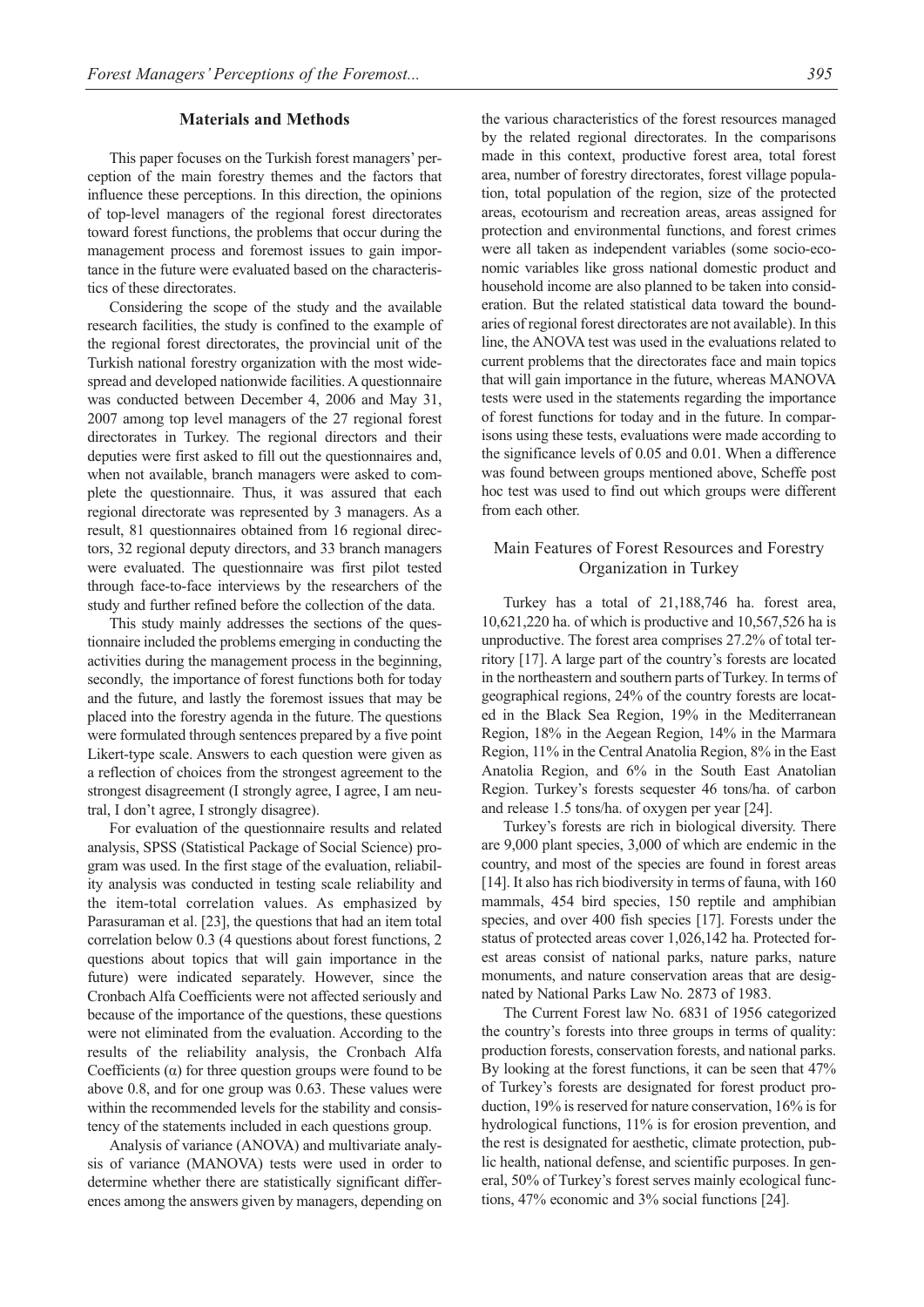It is also necessary to give some general information about the forest villages that are gaining importance in terms of public relations. The number of forest villages in Turkey is 21,218. The population living in these villages is about 7.5 million, which comprises 12% of the total population, and is 47% of the population living in villages [16- 25]. Forest villages constitute one of the poorest class of the population and their incomes depend heavily on forests. Some wood and non-wood needs of forest villagers are provided by the country's forestry agencies with employment opportunities.

Forest law No. 6831 defined three categories of forest ownership: state forests, forests belonging to public institutions, and private forests. One of the most prominent features of Turkish forestry is that 99.9% of the country's forests is publicly owned. The Ministry of Environment and Forestry (MoEF) is responsible for making and implementing decisions and policies, and planning and management activities on forest areas, as well as the basic tasks related to protecting and improving the environment. The ministry has central and provincial organizational units around the country to carry out various environment and forestry-related activities.

The main state organizations conducting forestry activities in the central organization of the Ministry of Environment and Forestry are the following:

- 1) The General Directorate of Nature Conservation and National Parks
- 2) The General Directorate of Afforestation and Erosion Control
- 3) The General Directorate of Forest and Village Relations
- 4) The General Directorate of Forestry

The General Directorate of Forestry generally focuses on the production of wood and non-wood forest products, whereas the other directorates carry out activities related to ecological-environmental, recreational, rural development functions. The main task of the General Directorate of Forestry is to protect, develop, and manage Turkey's forests. To fulfill this task it has been organized at both central and provincial levels. Provincial structure of the General Directorate has been constituted by the regional forest directorates, forest enterprises, and field management units. Regional Forest Directorates are the most authorized provincial units that represent the General Directorate of Forestry (GDF). In Turkey there are 27 regional forest directorates and 217 forest enterprises connected to the regional directorates. There are also 1,308 field management units connected to the forest enterprises [26].

### **Results**

In this section the findings obtained through the questionnaire consisting of the items regarding foremost issues and problems facing the directorates, the degree of importance of forest functions today and in the future are introduced. Each of the issues, problems, and functions outlined under the titles of the study have been separately compared according to various features such as productive forest area, total forest area, forest village population, total population, number of forest enterprises, ecotourism and recreation areas, protected areas, areas assigned for protection and environmental functions, and forest crimes.

#### Problems that Regional Forest Directorates Face

According to the respondents, the most important problem that the regional forest directorates face while implementing their activities is related to cadastral and ownership (M=4.44). Other main problems affecting the activities of the directorates are deficiency of personnel motivation (M=4.35), conflicts in forest-public relations (M=4.15), and lack of professional staff (M=4.02). As shown in Table 1, all items listed in Table 1 create problems for the regional directorates at different levels. The most rated three problems are also widely mentioned in various national documents and studies. For example, since forest cadastre has not been completed yet, ownership problems and associated conflicts among the forestry organization and forest villages are going on in many parts of the country.

Forested lands with a canopy cover of 10 percent and above are accepted as "productive forest" in Turkish forestry. The ratio of productive forest area and the quality of forest resources is one of the most important factors affecting forest functions and the financial structure of regional forestry organizations, and this factor also influences forest managers' many opinions. The results of ANOVA test show that there are statistically important difference among the opinions of forest managers regarding problems related to illegal actions against forests (P=0.047, F=3.192), insufficiency of legal arrangements (P=0.031, F=3.626), inefficiencies in forest inventory, and other socio-economical data ( $P=0.016$ ,  $F=4.377$ ), according to productive forest area. In this direction it can be pointed out that there is no difference between the managers' perceptions concerning the technical and managerial issues in terms of productive forest area.

When the current problems are assessed according to the number of forest enterprises, it is seen that statistically significant differences exist among the opinions regarding problems in motivation (P=0.002, F=6.961), cadastralownership problems (P=0.041, F=3.321), and participation of interest groups ( $P=0.015$ ,  $F=4.455$ ). At this point it can be stated that the level of importance of cadastral-ownership problems decreases in parallel to increasing the number of the enterprises. Similar situations occur in problems regarding participation of interest groups.

On the other hand, in the evaluation based on the population of forest villages, the results reveal major differences between opinions that the area of responsibility is broader than required ( $P=0.005$ ,  $F=5.748$ ), and deficiencies in communication within the organization  $(P=0.032, F=3.612)$ , lack of communication-cooperation with the other public institutions (P=0.024, F=3.898), cadastral-ownership problems (P=0.017, F=4.264). In parallel with the increase of forest village population within the boundaries of the regional directorates, problems such as lack of communication within the organization, lack of communication and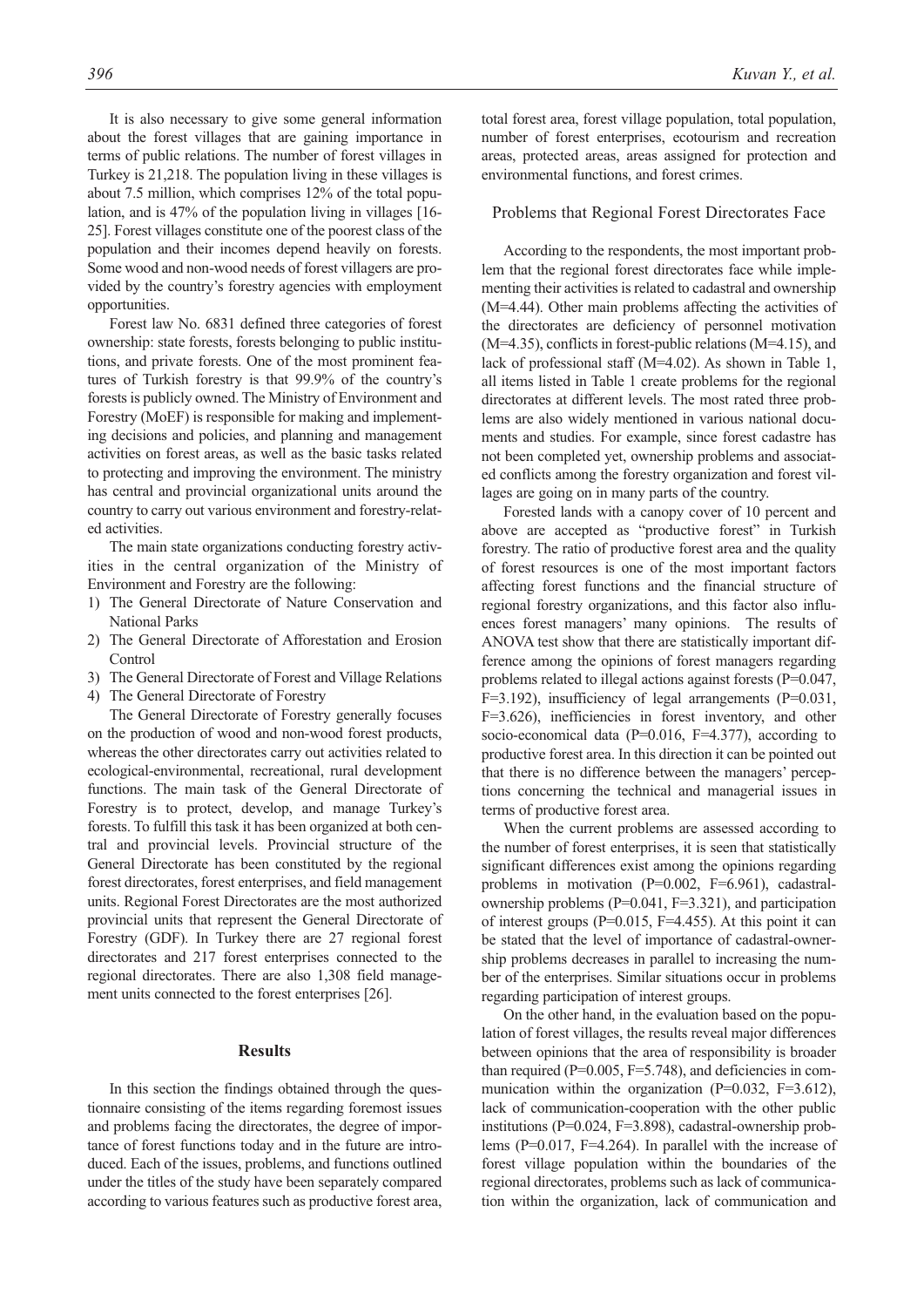| Table 1. Problems that the Directorates face and related ANOVA test results*                                                                                                                                                                                                |         | Productive Forest Area (ha) |                     |            | Number of Forest Enterprises |                  |              | Forest Village Population |                     |                | Total Population        |                       |              | Protected Areas (ha)    |                    |       |
|-----------------------------------------------------------------------------------------------------------------------------------------------------------------------------------------------------------------------------------------------------------------------------|---------|-----------------------------|---------------------|------------|------------------------------|------------------|--------------|---------------------------|---------------------|----------------|-------------------------|-----------------------|--------------|-------------------------|--------------------|-------|
| Problems                                                                                                                                                                                                                                                                    |         |                             |                     |            |                              |                  |              |                           |                     |                |                         |                       |              |                         |                    |       |
| Features                                                                                                                                                                                                                                                                    | 250,000 | 500,000<br>250,001-         | and more<br>500,001 | $\zeta$ -1 | $6-10$                       | $11$ and<br>more | 200,000<br>5 | 200,001-<br>400,000       | and more<br>400,001 | 1,000,000<br>5 | 1,000,001-<br>2,000,000 | and more<br>2,000,001 | $0 - 15,000$ | 30,000<br>15,001        | and more<br>30,001 | Total |
|                                                                                                                                                                                                                                                                             |         |                             |                     |            |                              |                  |              | Mean (M)                  |                     |                |                         |                       |              |                         |                    |       |
| Financial problems                                                                                                                                                                                                                                                          | 3.90    | 3.43                        | 3.50                | 3.22       | 3.56                         | 3.80             | 3.36         | 3.61                      | 4.08                | 3.11           | 3.56                    | 3.89                  | 3.71         | 3.37                    | 3.63               | 3.57  |
| Lack of equipment and physical opportunities                                                                                                                                                                                                                                | 3.71    | 3.33                        | 3.28                | 3.11       | 3.40                         | 3.67             | 3.44         | 3.24                      | 3.83                | 3.44           | 3.31                    | 3.56                  | 3.33         | 3.52                    | 3.40               | 3.42  |
| Lack of Decentralization                                                                                                                                                                                                                                                    | 3.86    | 3.71                        | 3.83                | 4.44       | 3.68                         | 3.73             | 3.56         | 3.88                      | 4.17                | 3.56           | 3.81                    | 3.89                  | 3.62         | 3.78                    | 3.90               | 3.78  |
| Insufficiency of personnel                                                                                                                                                                                                                                                  | 4.14    | 3.98                        | 4.00                | 3.67       | 4.11                         | 3.93             | 4.08         | 3.85                      | 4.33                | 3.83           | 4.14                    | 4.00                  | 4.46         | 3.96                    | 3.73               | 4.02  |
|                                                                                                                                                                                                                                                                             |         |                             |                     |            |                              |                  |              |                           |                     |                |                         |                       |              | $P = 0.034 / F = 3.546$ |                    |       |
| Problems in communication within the organi-                                                                                                                                                                                                                                | 2.67    | 2.74                        | 3.56                | 3.33       | 2.82                         | 2.93             | 2.50         | 3.06                      | 3.67                | 2.56           | 3.03                    | 2.96                  | 2.50         | 2.78                    | 3.33               | 2.90  |
| zation                                                                                                                                                                                                                                                                      |         |                             |                     |            |                              |                  |              | $P=0.032/F=3.612$         |                     |                |                         |                       |              |                         |                    |       |
| Lack of communication and cooperation with                                                                                                                                                                                                                                  |         | 3.14                        |                     | 3.89       | 3.30                         | 2.87             | 3.00         | 3.30                      | 4.08                | 2.72           | 3.31                    | 3.63                  |              | 2.89                    | 3.50               |       |
| other public institutions                                                                                                                                                                                                                                                   | 3.33    |                             | 3.56                |            |                              |                  |              | $P = 0.024/F = 3.898$     |                     |                | $P = 0.045 / F = 3.236$ |                       | 3.46         |                         |                    | 3.28  |
| Having vast forest areas in responsibility                                                                                                                                                                                                                                  |         |                             |                     |            | 3.70                         | 3.47             | 3.28         | 4.06                      | 4.33                | 3.11           | 4.00                    | 3.85                  |              | 3.74                    | 3.93               |       |
| region                                                                                                                                                                                                                                                                      | 3.76    | 3.67                        | 3.94                | 4.56       |                              |                  |              | $P=0.005/F=5.748$         |                     |                | $P = 0.034 / F = 3.528$ |                       | 3.54         |                         |                    | 3.75  |
|                                                                                                                                                                                                                                                                             |         |                             |                     | 4.22       | 4.53                         | 3.73             |              |                           |                     |                |                         |                       |              |                         |                    |       |
| Problems in personnel motivation                                                                                                                                                                                                                                            | 4.29    | 4.36                        | 4.39                |            | $P=0.002/F=6.961$            |                  | 4.22         | 4.36                      | 4.67                | 4.17           | 4.42                    | 4.37                  | 4.50         | 4.30                    | 4.27               | 4.35  |
| Conflicts in forest-public relations                                                                                                                                                                                                                                        | 4.19    | 4.12                        | 4.17                | 4.22       | 4.16                         | 4.07             | 4.17         | 4.21                      | 3.92                | 4.11           | 4.22                    | 4.07                  | 4.29         | 4.04                    | 4.13               | 4.15  |
|                                                                                                                                                                                                                                                                             | 4.10    | 3.55                        | 3.94                |            |                              |                  |              |                           |                     |                |                         |                       |              |                         |                    |       |
| Illegal actions toward forest resources                                                                                                                                                                                                                                     |         | $P=0.047/F=3.192$           |                     | 3.78       | 3.75                         | 3.87             | 3.61         | 3.97                      | 3.75                | 3.50           | 4.00                    | 3.67                  | 3.88         | 3.56                    | 3.90               | 3.78  |
| Bio-physical threats related to forest protection<br>(forest fires, flood, erosion, etc.)                                                                                                                                                                                   | 4.05    | 3.50                        | 3.72                | 3.67       | 3.68                         | 3.73             | 3.44         | 3.94                      | 3.75                | 3.39           | 3.86                    | 3.67                  | 3.75         | 3.63                    | 3.70               | 3.69  |
|                                                                                                                                                                                                                                                                             |         |                             |                     | 4.89       | 4.49                         | 4.00             | 4.14         | 4.67                      | 4.75                | 4.33           |                         |                       |              |                         | 4.63               |       |
| Cadastral and ownership problems                                                                                                                                                                                                                                            | 4.57    | 4.31                        | 4.61                |            | $P=0.041/F=3.321$            |                  |              | $P = 0.017 / F = 4.264$   |                     |                | 4.47                    | 4.48                  | 4.25         | 4.41                    |                    | 4.44  |
| Problems related to interpretation-education<br>studies on forestry activities                                                                                                                                                                                              | 3.62    | 3.48                        | 3.83                | 3.33       | 3.74                         | 3.20             | 3.56         | 3.52                      | 3.92                | 3.50           | 3.53                    | 3.74                  | 3.75         | 3.41                    | 3.63               | 3.59  |
| Lack of participation of interest groups in                                                                                                                                                                                                                                 | 3.67    | 3.62                        | 4.06                | 4.33       | 3.77                         | 3.20             | 3.53         | 3.88                      | 3.92                | 3.44           | 3.78                    | 3.85                  | 3.67         | 3.56                    | 3.93               | 3.73  |
| decision-making and implementation processes                                                                                                                                                                                                                                |         |                             |                     |            | $P = 0.015 / F = 4.455$      |                  |              |                           |                     |                |                         |                       |              |                         |                    |       |
| Insufficiency of legal arrangements                                                                                                                                                                                                                                         | 3.67    | 3.55                        | 4.11                | 4.33       | 3.67                         | 3.47             | 3.56         | 3.76                      | 4.00                | 3.50           | 3.75                    | 3.78                  | 3.54         | 3.63                    | 3.90               | 3.70  |
|                                                                                                                                                                                                                                                                             |         | P=0.031/F=3.626             |                     |            |                              |                  |              |                           |                     |                |                         |                       |              |                         |                    |       |
| Inefficiency of forest inventory and other                                                                                                                                                                                                                                  | 3.81    | 3.21                        | 3.78                | 3.78       | 3.46                         | 3.47             | 3.64         | 3.24                      | 3.75                | 3.61           | 3.28                    | 3.70                  | 3.62         | 3.33                    | 3.53               | 3.49  |
| socio-economical data                                                                                                                                                                                                                                                       |         | $P = 0.016 / F = 4.377$     |                     |            |                              |                  |              |                           |                     |                |                         |                       |              |                         |                    |       |
| Problems in current planning activities                                                                                                                                                                                                                                     | 3.81    | 3.00                        | 3.39                | 3.00       | 3.33                         | 3.33             | 3.47         | 3.09                      | 3.33                | 3.61           | 3.17                    | 3.26                  | 3.42         | 3.30                    | 3.20               | 3.00  |
| Technical problems arising from silvicultural<br>and forest protection activities                                                                                                                                                                                           | 3.62    | 2.95                        | 3.39                | 2.89       | 3.28                         | 3.20             | 3.11         | 3.24                      | 3.50                | 3.11           | 3.14                    | 3.41                  | 3.17         | 3.22                    | 3.27               | 3.22  |
| *ANOVA test was also conducted based on total forest area, ecotourism and recreation areas, areas assigned for protection and environmental functions, and forest crimes. However, the related<br>results are not shown in the table as no significant difference was found |         |                             |                     |            |                              |                  |              |                           |                     |                |                         |                       |              |                         |                    |       |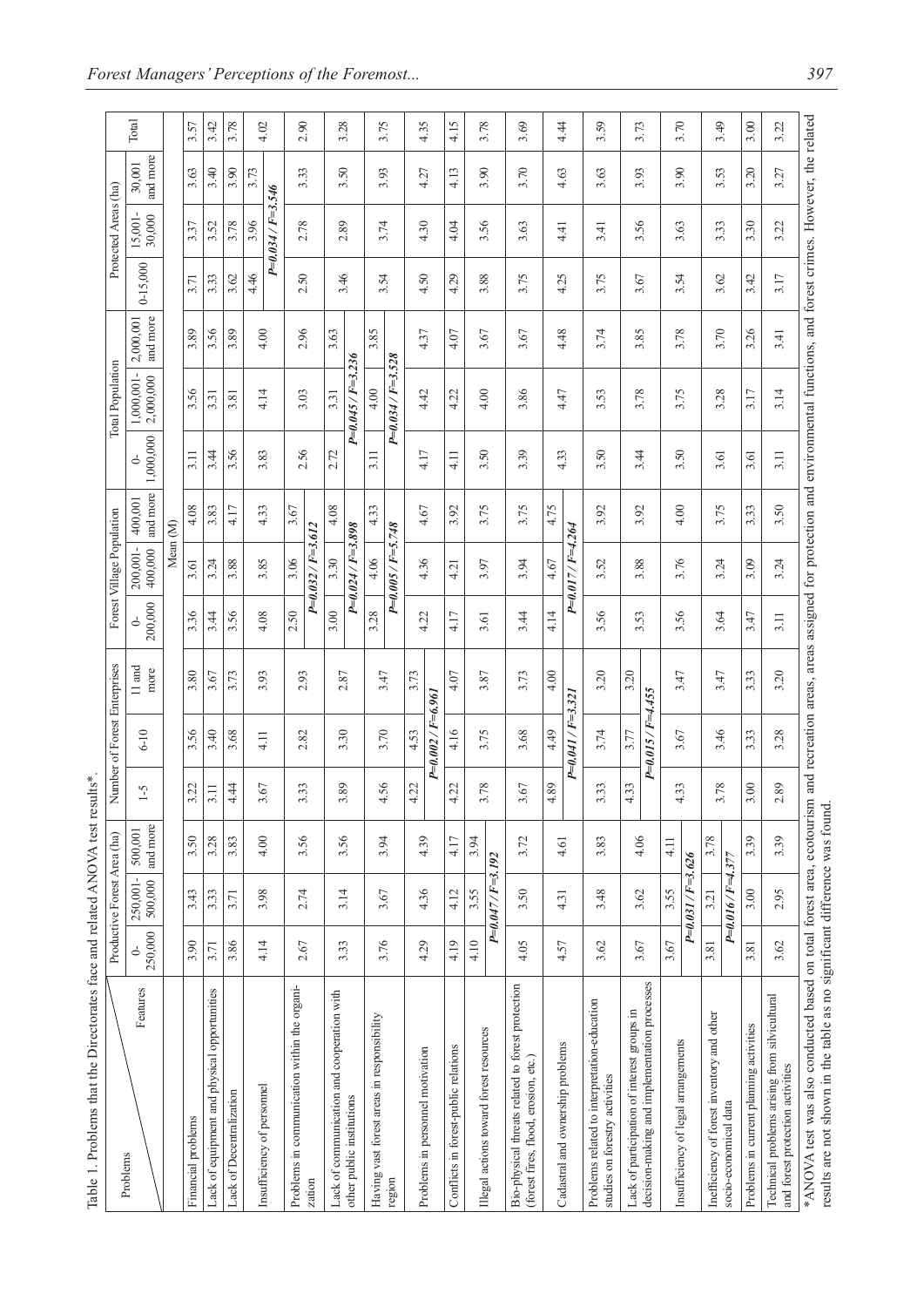cooperation with other public institutions, and cadastralownership problems are recognized as more important.

Total population within the duty boundaries of forestry organizations, including people living in both rural and urban areas, is an important factor affecting the management and use of forest resources. The findings of the study indicate that significant differences exist between forest managers' opinions on the basis of total population within the duty area of regional directorates, concerning the lack of communication and cooperation with other public institutions (P=0.045, F=3.321) and the directorates' responsibility area being broader than required (P=0.034, F=3.528). Depending on the increase in the total population level, the degree of importance of the problem related to lack of communication and cooperation with other public institutions is rated higher by the managers.

The results of ANOVA test also show that there is a statistically important difference regarding only the issue of staff insufficiency in terms of the size of the protected area located in the regional directorates (P=0.034, F=3.546). However, any significant difference does not exist between the opinions according to the total forest area, recreation and ecotourism areas, areas assigned for protection and environmental functions, and forest crimes.

# Levels of Importance of Forest Functions Today and in the Future

Generally, forest managers acknowledge the importance of the non-wood forest products and services both for today and the future in accordance with international trends. They also accept the role of wood production for today. More specifically, ecological-environmental functions (such as water and soil conservation, mitigating climate change, biodiversity conservation), tourism-recreation, and production of non-wood forest products are expected to become important in the future.

In this section forest functions were grouped into three main categories: "forest products production", "socio-economic and cultural functions", and "environmental-ecological functions". Also, the associated functions were separately included in each category. Managers recognize that the function of forest products production has a certain importance both for today (M=3.54) and in the future (M= 3.66). Among forest-products-production-related-functions, managers express that "wood production" is of major importance for today and will have medium importance in the future. They also stated that "production of non-wood forest products" is of medium importance for today and will have major importance in the future (Table 2). It is well known that studies on the non-wood forest products have increased recently at global and national levels. These results can be evaluated as forest managers supporting more effective efforts regarding non-wood forest products and new steps to be taken by the Turkish forestry organization.

It is stated that socio-economic and cultural functions are important for today (M=3.56) and will become more important in the future (M=3.79). According to the related opinions, among the individual functions within this group, only the importance of the function of "employment opportunities provision" will decrease in the future compared to today, and the importance of all other functions will increase. At this point, it should be noted that there are about 7.5 million forest villagers living in and near forests in Turkey. Meeting the needs of these people having economic difficulties has been one of the major responsibilities of Turkish forestry organizations.

Turkish forest managers accepted that the use of forests for the purpose of tourism and recreation has gained importance. Among the socio-economic and cultural functions group, the most important function assessed for the future was "tourism and recreation". In general, socio-economic and cultural functions were prioritized for today as follows: employment opportunities provision (M=3.79), tourism and recreation (M=3.60), supporting rural development (M=3.57) and protecting traditional life types-cultural values (M=3.27). As for the future, some functions were ranked as tourism and recreation, supporting rural development, protecting traditional life types-cultural values, and employment opportunities provision, respectively.

While environmental-ecological functions are assessed as important today (M=3.88), they are expected to become very important (M=4.62) in the future. Of the individual functions within this group, the functions of highest level of importance are determined as "water and soil protection" for today and "creating positive impacts on the climate" for the future. In addition to these two functions, the others within this group, "biodiversity conservation" and "protecting natural and cultural resources," are also assessed as important for today, while they are expected to become very important for the future.

Apart from these findings, when the main function groups were prioritized for today, the most important function was recognized as environmental and ecological functions (M=3.88). This function group was followed by socio-economic and cultural functions (M=3.56) and forest products production (M=3.54). The functions were ranked in the same way for the future as well: environmental-ecological functions (M=4.62), socio-economic and cultural functions  $(M=3.79)$  and forest products production (M=3.66). It is clearly shown that increased environmental movements and associated demands toward forests affected the managers' opinions.

By looking at the ranking of all individual functions for today in Table 2, it can be seen that water and soil protection (M=4.10) was rated as the most important function, and it is followed by wood production (M=3.91) and creating a positive impact on the climate (M=3.86). As for the future, the first three functions of highest level of importance were rated as follows: creating a positive impact on the climate (M=4.68), water and soil protection (M=4.67), and protecting natural-cultural resources (M=4.53). In light of these results, it should be pointed out that nonwood forest products and services, especially ecologicalenvironmental functions, are perceived as more important than forest product production both for today and the future.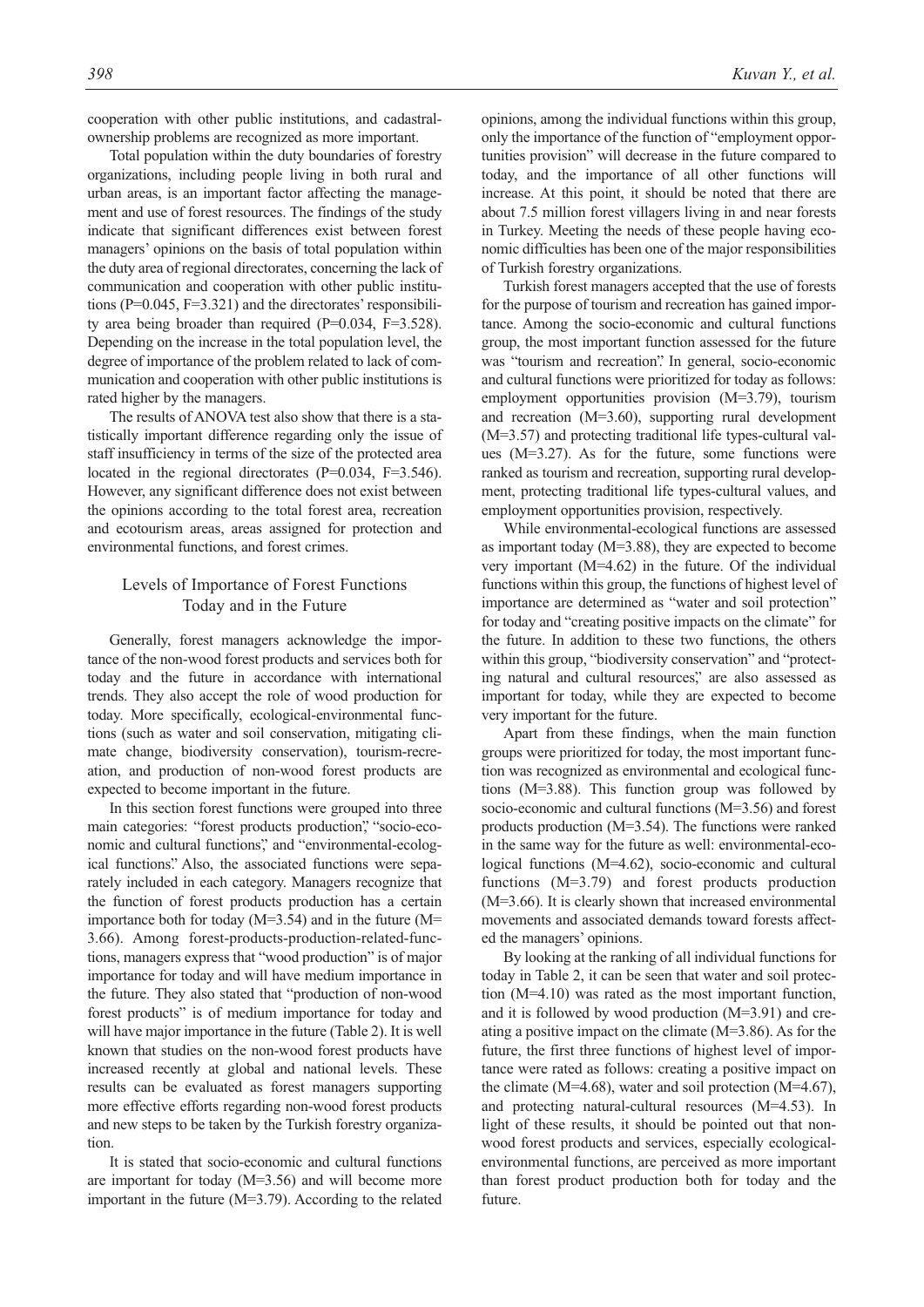|                                         |                                              |                         |               | Total Population           |                         |             | Ecotourism and Recreation Areas (ha) |                     |              | Protected Areas (ha) |                    |       |
|-----------------------------------------|----------------------------------------------|-------------------------|---------------|----------------------------|-------------------------|-------------|--------------------------------------|---------------------|--------------|----------------------|--------------------|-------|
|                                         | Functions                                    | Features                | $0-1,000,000$ | $1,000,001$ -<br>2,000,000 | $2,000,001$ and<br>more | $0 - 1,000$ | 1,001-2,000                          | $2,001$ and more    | $0 - 15,000$ | 15,001-30,000        | 30,001 and<br>more | Total |
|                                         |                                              |                         |               |                            |                         |             |                                      | Mean <sub>(M)</sub> |              |                      |                    |       |
|                                         |                                              | ⊢                       | 4.33          | 3.81                       | 3.78                    | 4.13        | 3.78                                 | 3.92                | 4.08         | 4.19                 | 3.53               | 3.91  |
| Forest products production              | Wood Production                              | $\mathbf{r}$            | 3.17          | 2.75                       | 3.07                    | 3.20        | 2.78                                 | 2.97                | 3.33         | 3.15                 | 2.47               | 2.95  |
|                                         | Non-wood forest product pro-                 | Н                       | 2.83          | 3.42                       | 3.04                    | 3.13        | 3.19                                 | 3.15                | 3.38         | 2.89                 | 3.23               | 3.16  |
|                                         | duction                                      | $\mathbf{r}$            | 4.44          | 4.25                       | 4.48                    | 4.47        | 4.63                                 | 4.15                | 4.37         | 4.41                 | 4.33               | 4.37  |
|                                         |                                              |                         | 3.58          | 3.62                       | 3.41                    |             |                                      |                     | 3.73         | 3.54                 | 3.38               |       |
|                                         | Total                                        | $\vdash$                |               | $P = 0.042 / F = 2.537$    |                         | 3.63        | 3.49                                 | 3.45                |              | $P=0.007/F=3.654$    |                    | 3.54  |
|                                         |                                              | $\mathbb{L}$            | 3.81          | 3.50                       | 3.78                    | 3.84        | 3.71                                 | 3.56                | 3.85         | 3.78                 | 3.40               | 3.66  |
|                                         |                                              | Н                       | 3.56          | 3.75                       | 3.44                    | 3.87        | 3.19                                 | 3.79                | 3.83         | 3.30                 | 3.70               | 3.60  |
|                                         | Tourism and recreation                       | $\mathbb{L}$            | 4.56          | 4.25                       | 4.44                    | 4.40        | 4.63                                 | 4.21                | 4.38         | 4.48                 | 4.30               | 4.38  |
|                                         |                                              | $\vdash$                | 3.78          | 3.33                       | 3.74                    | 3.87        | 3.33                                 | 3.62                | 3.83         | 3.33                 | 3.57               | 3.57  |
|                                         | Supporting rural development                 | $\mathbb{L}$            | 3.89          | 3.64                       | 3.81                    | 4.00        | 3.74                                 | 3.67                | 3.63         | 3.81                 | 3.80               | 3.75  |
|                                         | Protecting traditional life types-           | $\vdash$                | 3.39          | 3.11                       | 3.41                    | 3.53        | 3.04                                 | 3.33                | 3.33         | 3.26                 | 3.23               | 3.27  |
|                                         | cultural values                              | $\mathrel{\sqsubseteq}$ | 3.83          | 3.58                       | 3.81                    | 4.07        | 3.81                                 | 3.51                | 3.88         | 4.00                 | 3.33               | 3.72  |
|                                         | Employment opportunities pro-                | $\vdash$                | 4.00          | 3.61                       | 3.89                    | 4.33        | 3.67                                 | 3.67                | 4.08         | 3.85                 | 3.50               | 3.79  |
|                                         | vision                                       | $\mathbf{L}$            | 3.39          | 3.17                       | 3.41                    | 3.67        | 3.19                                 | 3.23                | 3.17         | 3.52                 | 3.20               | 3.30  |
| Socio-economical and cultural functions |                                              |                         |               |                            |                         | 3.90        | 3.31                                 | 3.60                |              |                      |                    |       |
|                                         | Total                                        | Ε                       | 3.68          | 3.45                       | 3.62                    |             | P=0.045 / F=2.044                    |                     | 3.77         | 3.44                 | 3.50               | 3.56  |
|                                         |                                              | Щ                       | 3.92          | 3.66                       | 3.87                    | 4.04        | 3.84                                 | 3.66                | 3.77         | 3.95                 | 3.66               | 3.79  |
|                                         |                                              | Н                       | 3.56          | 3.75                       | 3.74                    | 4.13        | 3.56                                 | 3.64                | 3.92         | 3.59                 | 3.63               | 3.70  |
|                                         | Biodiversity conservation                    | $\mathbb{L}$            | 4.44          | 4.47                       | 4.67                    | 4.67        | 4.70                                 | 4.36                | 4.50         | 4.70                 | 4.40               | 4.53  |
|                                         | Protecting natural and cultural              | Η                       | 3.50          | 4.00                       | 3.93                    | 4.20        | 3.67                                 | 3.87                | 3.92         | 3.85                 | 3.83               | 3.86  |
|                                         | resources                                    | $\mathbf{L}$            | 4.67          | 4.53                       | 4.67                    | 4.73        | 4.74                                 | 4.46                | 4.58         | 4.74                 | 4.50               | 4.60  |
|                                         |                                              | Η                       | 3.72          | 4.25                       | 4.15                    | 4.47        | 3.96                                 | 4.05                | 4.29         | 4.04                 | 4.00               | 4.10  |
|                                         | Water and soil protection                    | $\mathbb{L}$            | 4.61          | 4.64                       | 4.74                    | 4.73        | 4.89                                 | 4.49                | 4.62         | 4.81                 | 4.57               | 4.67  |
| Environmental-ecological functions      | Creating a positive impact on<br>the climate | Ε                       | 3.56          | 4.03                       | 3.85                    | 4.27        | 3.59                                 | 3.90                | 3.96         | 3.89                 | 3.77               | 3.86  |
|                                         |                                              | $\mathbb{L}$            | 4.67          | 4.69                       | 4.67                    | 4.80        | 4.89                                 | 4.49                | 4.62         | 4.85                 | 4.57               | 4.68  |
|                                         | Total                                        | ⊢                       | 3.59          | 4.01                       | 3.92                    | 4.27        | 3.70                                 | 3.87                | 4.02         | 3.84                 | 3.81               | 3.88  |
|                                         |                                              | $\mathbb{L}$            | 4.60          | 4.58                       | 4.69                    | 4.73        | 4.81                                 | 4.45                | 4.58         | 4.78                 | 4.51               | 4.62  |
|                                         | $-$ Future<br>$T - T_0$ day F                |                         |               |                            |                         |             |                                      |                     |              |                      |                    |       |

Table 2. Levels of importance of forest functions and related MANOVA test results\*. Table 2. Levels of importance of forest functions and related MANOVA test results\*.

T – Today, F – Future

. The second of the second and the second forest village population, number of forest enterprises, productive forest area, total forest area, areas assigned for protection and environmental functions, and forest was also c \* MANOVA test was also conducted based on forest village population, number of forest enterprises, productive forest area, total forest area, areas assigned for protection and environmental functions, and forest crimes total. However, the related results are not shown in the table as no significant difference was found.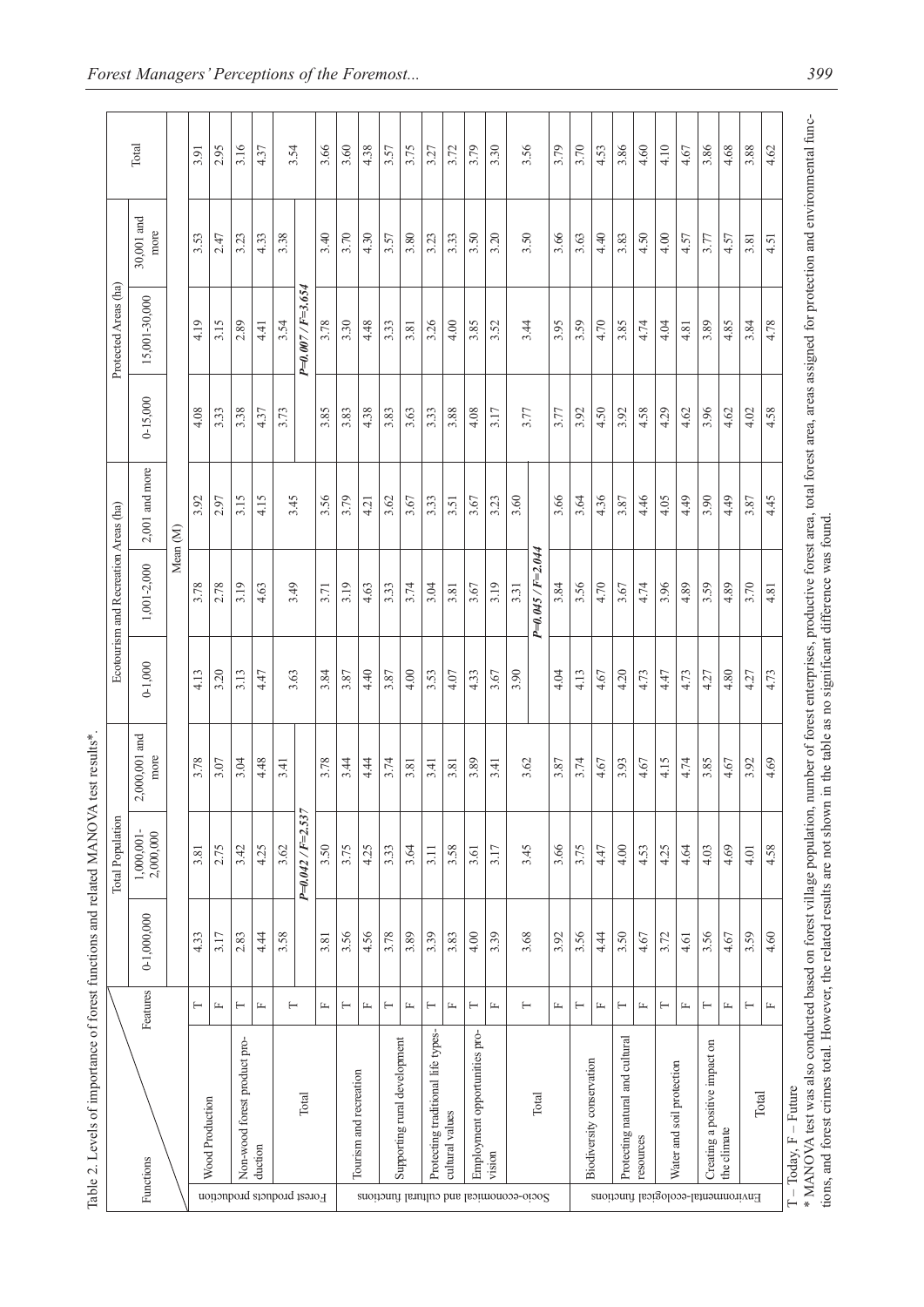Apart from the findings given above, managers' responses to the questions regarding the degree of importance of "forest products production", "socio-economic and cultural", and "environmental-ecological" functions were compared with MANOVA test based on various criteria. In this scope, an analysis of the MANOVA results show that significant differences exist between the opinions on the levels of importance of forest products production, based on the total population ( $P=0.042$ ,  $F=2.537$ ), and the size of protected areas ( $P=0.007$ ,  $F=3.654$ ). On the other hand, it appears that significant differences exist regarding socioeconomic and cultural functions according to ecotourism and recreation areas ( $P=0.045$ ,  $F=2.044$ ). As shown in these results, non-wood forest services related-forest areas and their qualities affect the opinions on the functions.

#### Issues to Gain Importance in the Future

A ranking of the mean scores of the responses for the issues to gain importance in the future presented in Table 3 reveals that an absolute majority of forest managers identified "sustainability" as the foremost issue for the future of Turkish forestry (M=4.83). "Environmental problems-forest interactions" was an another issue that received a high score (M=4.52) among the issues related to the country's forestry agenda in the future. In this manner, the managers recognize that effective implementation of sustainable forest management and environmentally sensitive approaches are vital to maintaining and enhancing the economic, social and environmental functions of forests, for the benefit of present and future generations. Public demand for greater conservation of forests and associated international/national/local pressures from environmental groups and civil society have prompted forestry organizations to adopt a much stronger commitment to effective forest conservation and sustainable use of all types of forests throughout the world.

The other primary issues to gain importance in the future were ranked as the following: participation (M=4.43), improving functional management of forests  $(M=4.43)$ , conservation forestry  $(M=4.38)$ , public relations (M=4.37), certification (M=4.36), plantation and regeneration activities (M=4.33), and transparency in management (M=4.33). As stated before, they also most emphasized issues in the global and national forestry agenda. However, industrial forestry (M=3.41) was placed in the last rank. It should be taken into account that forest managers also stated that the importance of wood production would decrease in the future. Industrial forestry is essentially based on wood production process and the use of wood products.

On the other hand, a series of ANOVA tests were performed in order to examine if differences existed between the responses to the main issues listed Table 3 based on various characteristics of the regional directorates. Statistically significant differences were found between the comments regarding the importance of the issues for the future according to productive forest area, total forest area, the number of forest enterprises, ecotourism and recreation areas, and protected areas. These variables are also prominent factors that influence managers' many opinions evaluated in the scope of this study. It is obvious that many forestry issues and related problems are generally related to the area and qualities of forest resources managed by forestry organizations and social demands for the use of these resources.

The most rated issues showing differences can be listed as certification, population increase and social pressures, international relations, and the EU membership process. The results reveal that the opinions regarding the "population increase and social pressures" issue are influenced by variables such as "productive forest area" (P=0.004,  $F=5.966$ ) and "the number of forest enterprises" (P=0.021, F=4.043). In particular, the regional directorates with a productive forest area of 500,000 hectares give higher priority to this issue for the future. In addition, managers of the directorates with 11 and more forest enterprises accept the same issue as more important. That is, it is recognized that social pressures impacting forest conservation and management depend on the size and conditions of rural populations living near or within the country's productive forests. A substantial amount of forest villager or forest-dependent rural population and their economic difficulties/interactions with forests are typical of Turkish forestry.

Turkish regional forest directorates have forest enterprises of different numbers, depending on the forest area and local conditions. ANOVA results also show that the number of forest enterprises has significant associations with the issue related to "organizational structure and staff" (P=0.016, F=4.364). Meanwhile, another significantly important difference has occurred between the responses to the "certification" issue based on total forest area (P=0.046, F=3.212). The managers of the directorates with a forest area of 500,000-1,000,000 hectares assessed this issue more importantly compared to the others.

## **Conclusion and Discussion**

It is widely accepted in forestry and natural recourses management that greater emphasis should be placed on the participation of all interest groups (stakeholders) in the decision-making and implementation activities and the determination of the attitudes of these groups. On the other hand, the number of public and private sector representatives, nongovernmental organizations, and researchers who want to participate in forest and other natural resources-related policy making and management processes is continuously increasing [7, 27-34]. At this point, forestry organizations and forest managers are the main interest groups having major importance because of their direct effectiveness and role in the decision-making and implementation processes. This study recognizes that forest managers' attitudes and actions play a key role in establishing a high level of communication and interaction with all interest groups, determining site-specific issues and reaching the forest policy objectives by associating on-the-ground management activities with contemporary approaches (sustainable forest management, ecosystem management, forest certification, participatory management, etc.).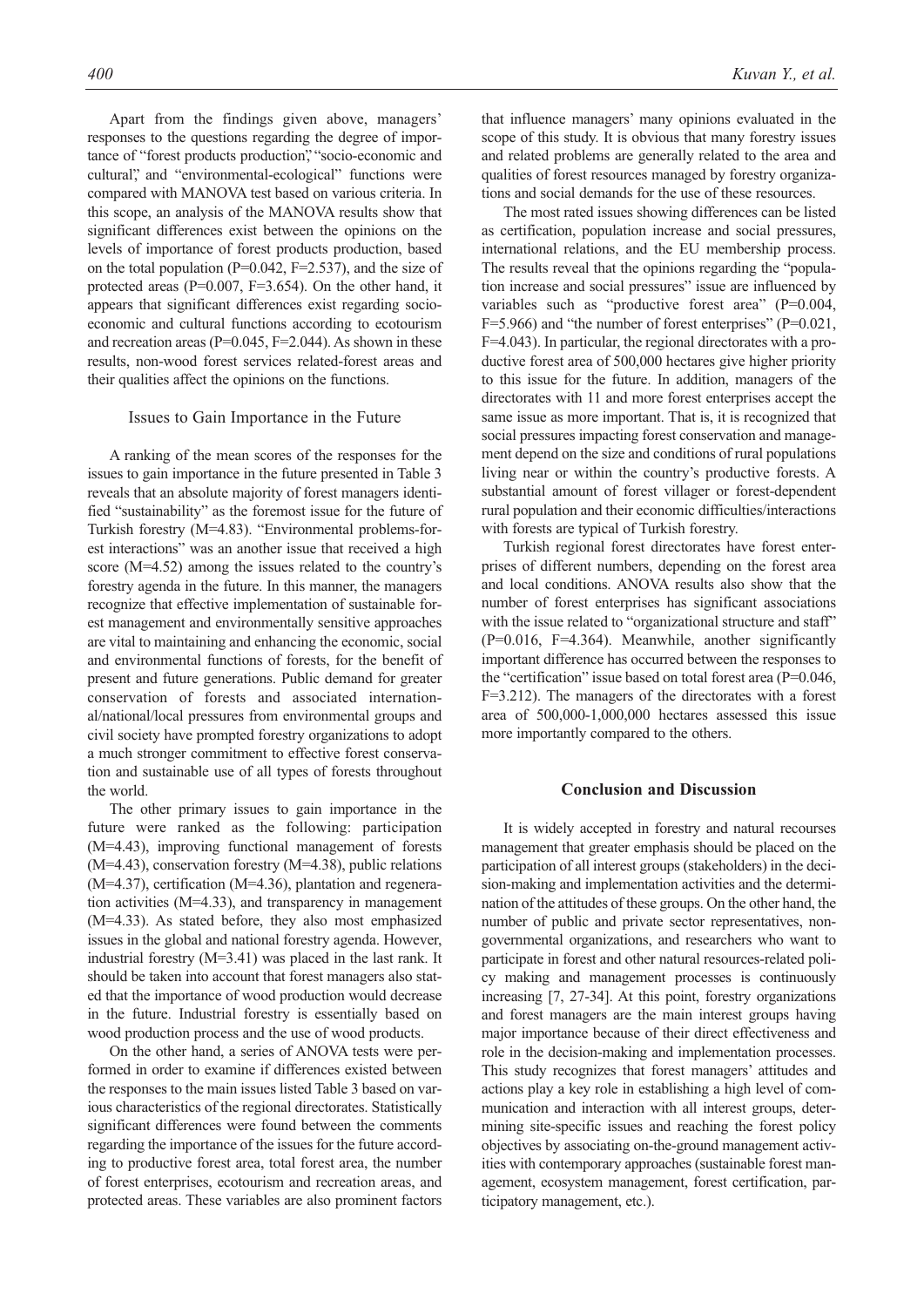| Table 3. Issues to gain importance in the future and the related ANOVA                                                                                                                                                                                                          |           | Productive Forest Area (ha) |                     |               | otal Forest Area (ha)<br>test results* |                       |      | Number of Forest Enterprises    |                  |             | Ecotourism and Recreation Areas (ha) |                     |              | Protected Area (ha)       |                    |       |
|---------------------------------------------------------------------------------------------------------------------------------------------------------------------------------------------------------------------------------------------------------------------------------|-----------|-----------------------------|---------------------|---------------|----------------------------------------|-----------------------|------|---------------------------------|------------------|-------------|--------------------------------------|---------------------|--------------|---------------------------|--------------------|-------|
| Features<br>Issues                                                                                                                                                                                                                                                              | 0-250,000 | 250,001-<br>500,000         | and more<br>500,001 | $0 - 500,000$ | 1,000,000<br>500,001-                  | and more<br>1,000,001 | $-5$ | $6 - 10$                        | $11$ and<br>more | $0 - 1,000$ | 1,001-2,000                          | $2,001$ and<br>more | $0 - 15,000$ | 15,001-<br>30,000         | 30,001 and<br>more | Total |
|                                                                                                                                                                                                                                                                                 |           |                             |                     |               |                                        |                       |      |                                 | Mean (M)         |             |                                      |                     |              |                           |                    |       |
| Certification                                                                                                                                                                                                                                                                   | 4.14      | 4.50                        | 4.28                | 4.27          | $P = 0.046 / F = 3.212$<br>4.49        | 4.00                  | 4.11 | 4.39                            | 4.40             | 4.47        | 4.37                                 | 4.31                | 4.33         | 4.48                      | 4.27               | 4.36  |
| Participation                                                                                                                                                                                                                                                                   | 4.67      | 4.26                        | 4.56                | 4.60          | 4.39                                   | 4.40                  | 4.33 | 4.46                            | 4.40             | 4.67        | 4.33                                 | न<br>4              | 4.46         | 4.48                      | 4.37               | 4.43  |
| Sustainability                                                                                                                                                                                                                                                                  | 4.90      | 4.79                        | 4.83                | 4.93          | 4.76                                   | 4.93                  | 5.00 | 4.81                            | 4.80             | 4.93        | 4.85                                 | 4.77                | 4.75         | 4.85                      | 4.87               | 4.83  |
| Financial problems                                                                                                                                                                                                                                                              | 3.71      | 3.69                        | 3.94                | 3.73          | 3.78                                   | 3.67                  | 3.89 | 3.79                            | 3.53             | 4.00        | 3.52                                 | 3.82                | 3.75         | 3.89                      | 3.63               | 3.75  |
|                                                                                                                                                                                                                                                                                 | 3.71      | 3.69                        | 4.33                | 3.60          | 3.92                                   | 3.80                  | 3.44 | 4.05                            | 3.27             | 4.27        | 3.52                                 | 3.90                | 3.75         | 3.93                      | 3.83               | 3.84  |
| Population increase and social pressures                                                                                                                                                                                                                                        |           | $P=0.004/F=5.966$           |                     |               |                                        |                       |      | $P = 0.021 / F = 4.043$         |                  |             |                                      |                     |              |                           |                    |       |
| International relations and EU process                                                                                                                                                                                                                                          | 4.14      | 4.21                        | 4.39                | 4.40          | 4.18                                   | 4.27                  | 4.33 | 4.21                            | 4.27             | 4.53        | 4.26                                 | 4.10                | 3.96         | 4.48                      | 4.23               | 4.23  |
|                                                                                                                                                                                                                                                                                 |           |                             |                     |               |                                        |                       |      |                                 |                  |             |                                      |                     |              | $P = 0.042/F =$           | 3.303              |       |
| Changes in forest product trades                                                                                                                                                                                                                                                | 3.62      | 3.71                        | 4.06                | 3.87          | 3.80                                   | 3.53                  | 3.67 | 3.84                            | 3.53             | 4.13        | 3.48                                 | 3.82                | 3.83         | $P=0.050/F=3.119$<br>4.04 | 3.47               | 3.77  |
| Technological innovation in forest<br>resource management                                                                                                                                                                                                                       | 4.24      | 4.31                        | 4.44                | 4.40          | 4.35                                   | 4.13                  | 4.11 | 4.35                            | 4.33             | 4.67        | 4.26                                 | 4.23                | 4.17         | 4.52                      | 4.27               | 4.32  |
| Plantation and regeneration activities                                                                                                                                                                                                                                          | 4.67      | 4.07                        | 4.56                | 4.07          | 4.39                                   | 4.40                  | 4.44 | 4.35                            | 4.20             | 4.73        | 4.04                                 | 4.38                | 4.54         | 4.22                      | 4.27               | 4.33  |
|                                                                                                                                                                                                                                                                                 |           |                             |                     |               |                                        |                       |      |                                 |                  |             | $P = 0.013 / F = 4.62$               |                     |              |                           |                    |       |
| Rural development                                                                                                                                                                                                                                                               | 4.05      | 3.71                        | 4.I7                | 3.87          | 4.00                                   | 3.60                  | 3.67 | 3.98                            | 3.73             | 4.20        | 3.70                                 | 3.92                | 4.04         | 4.00                      | 3.70               | 3.90  |
| Improving multi-functional manage-<br>ment of forest resources                                                                                                                                                                                                                  | 4.43      | 4.50                        | 4.28                | 4.40          | 4.51                                   | 4.20                  | 4.00 | 4.53                            | 4.33             | 4.60        | 4.44                                 | 4.36                | 4.46         | $P=0.049/F=3.138$<br>4.67 | 4.20               | 4.43  |
| Transparency in management and<br>knowledge sharing                                                                                                                                                                                                                             | 4.33      | 4.29                        | 4.44                | 4.27          | 4.37                                   | 4.27                  | 4.44 | 4.35                            | 4.20             | 4.53        | 4.26                                 | 4.31                | 4.29         | 4.33                      | 4.37               | 4.33  |
| Conservation forestry (Protected areas,<br>bio-diversity, etc.)                                                                                                                                                                                                                 | 4.62      | 4.29                        | 4.33                | 4.33          | 4.43                                   | 4.27                  | 4.11 | 4.46                            | 4.27             | 4.67        | 4.37                                 | 4.28                | 4.33         | 4.48                      | 4.33               | 4.38  |
| Measures related to forest conservation<br>(for forest fires, insects, etc.)                                                                                                                                                                                                    | 4.52      | 4.10                        | 4.33                | 4.60          | 4.22                                   | 4.07                  | 4.11 | 4.26                            | 4.33             | 4.60        | 4.19                                 | 4.18                | 4.25         | 4.41                      | 4.13               | 4.26  |
| Urban Forestry                                                                                                                                                                                                                                                                  | 3.57      | 3.64                        | 3.72                | 3.80          | 3.71                                   | 3.27                  | 3.22 | 3.65                            | 3.87             | 4.13        | 3.48                                 | 3.56                | 3.54         | 4.00                      | 3.40               | 3.64  |
| Industrial forestry                                                                                                                                                                                                                                                             | 3.43      | 3.29                        | 3.67                | 3.60          | 3.39                                   | 3.27                  | 3.00 | 3.49                            | 3.33             | 3.80        | 3.11                                 | 3.46                | 3.50         | 3.52                      | 3.23               | 3.41  |
| Cooperation and interaction between<br>the related-sectors                                                                                                                                                                                                                      | 3.71      | 3.67                        | 4.00                | 3.67          | 3.78                                   | 3.73                  | 3.89 | 3.75                            | 3.67             | 4.20        | 3.56                                 | 3.72                | 3.71         | 3.93                      | 3.63               | 3.75  |
| Issues regarding organizational struc-<br>ture and personnel                                                                                                                                                                                                                    | 4.14      | 4.31                        | 4.33                | 4.00          | 4.39                                   | 4.13                  | 4.22 | $P = 0.016 / F = 4.367$<br>4.42 | 3.73             | 4.53        | 4.26                                 | 4.18                | 4.33         | 4.41                      | 4.10               | 4.27  |
| Watershed-based integrated planning                                                                                                                                                                                                                                             | 4.38      | 4.12                        | 4.22                | 4.00          | 4.25                                   | 4.27                  | 4.11 | 4.21                            | 4.27             | 4.47        | 4.15                                 | 4.15                | 4.17         | 4.22                      | 4.23               | 4.21  |
| Productivity                                                                                                                                                                                                                                                                    | 4.33      | 4.21                        | 4.28                | 4.00          | 4.31                                   | 4.33                  | 4.44 | 4.30                            | 4.00             | 4.27        | 4.15                                 | 4.33                | 4.38         | 4.26                      | 4.17               | 4.26  |
| Public relations                                                                                                                                                                                                                                                                | 4.62      | 4.26                        | 4.33                | 4.20          | 4.35                                   | 4.60                  | 4.67 | 4.39                            | 4.13             | 4.60        | 4.37                                 | 4.28                | 4.38         | 4.26                      | 4.47               | 4.37  |
| Environmental problems-forest interac-<br>tions                                                                                                                                                                                                                                 | 4.71      | 4.45                        | 4.44                | 4.40          | 4.47                                   | 4.80                  | 4.67 | 4.56                            | 4.27             | 4.67        | 4.48                                 | 4.49                | 4.50         | 4.63                      | 4.43               | 4.52  |
| * ANOVA test was also conducted based on total forest area, ecotourism-recreation areas, areas assigned for protection and environmental functions and forest crimes. However, the related results<br>are not shown in the table as it is not found any significant difference. |           |                             |                     |               |                                        |                       |      |                                 |                  |             |                                      |                     |              |                           |                    |       |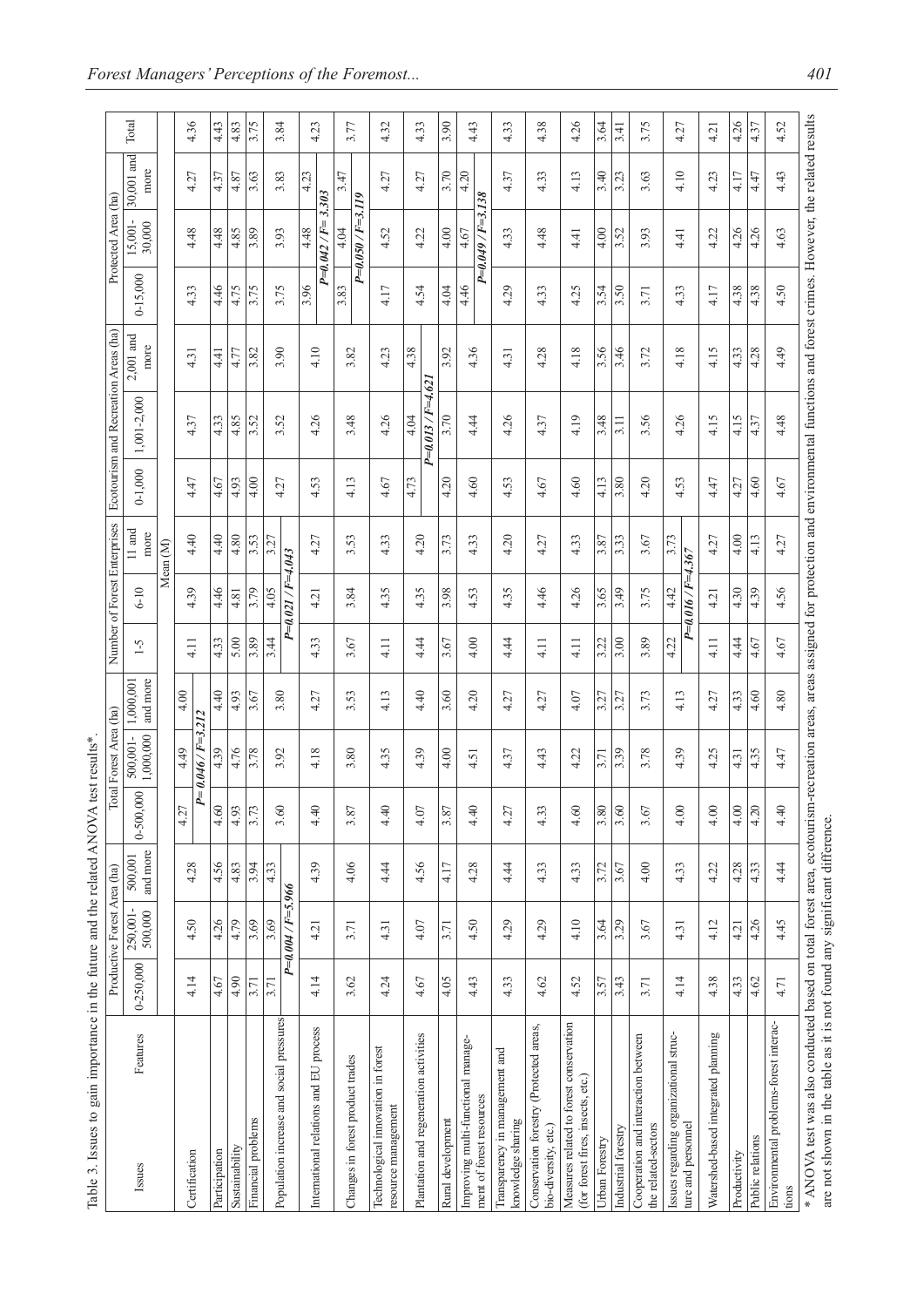By looking at the findings of the study, in the evaluation regarding forest functions, Turkish forest managers think that the importance of wood production for today remains high but it will decrease in the future. However, it is stated that the importance of non-wood forest products will gain more importance in the future. Managers also emphasize the current importance of socio-cultural and environmentalecological functions and point out that these functions (except the function of the employment opportunities provision) will become much more important in the future. These evaluations comply with international and national trends showing forest services based on socio-cultural and environmental functions receiving priority. Scientific research made in a sample area have also revealed similar findings. For example, in the case study carried out in the Black Sea region by Öztürk [35], it was found that the interest groups surveyed identified that preventing floods, avalanches and erosion as the most important forest function, while they secondly rated wood production. Besides, the same study revealed that the functions of forests except wood production were determined as more important than wood production. In another study conducted in the Balıkesir Region in Turkey, Erol [36] found that the functions of protecting a community's health, preventing flood and erosion and regulating the climate were ranked by the stakeholders as the most important functions for the future. In this study, the wood production function was ranked as one of the least important. Similarly, the Turkish National Forestry Program emphasized that socio-cultural services and protective-environmental forest functions have gained much more importance recently.

On the other hand, the managers point out that the main issues for the future will be "sustainability," "environmental problems-forest interactions," "participation," "improving multi-functional forest management", "protected areas biodiversity," "public relations," and "forest certification." The findings are consistent with the highlighted issues in the 9<sup>th</sup> Development Plan/Forestry Expert Commission Report [17] that confirms the importance of the listed items for Turkish forestry with regard to participation, sustainable forest management, and meeting the community's current and future demands. By looking at the emerging problems, cadastral-ownership problems, staff' motivation deficiency, problems in forest-public relations are considered prominent problems. That all of them are interested in socio-economic issues calls for special attention. In this context, it is important to take into account these problems and take necessary measures throughout the policy-making and management processes.

Besides, based on criteria like productive forest area, recreation and ecotourism areas, forest crimes, areas designated for protection and environmental functions, etc., there are no significant differences among the managers' responses regarding the foremost issues, problems, and forest functions. In contrast, there are significant differences among the managers' responses in terms of forest village population, total regional population, protected areas, and number of forest enterprises of forestry district characteristics. Differences regard deficiency of staff, communication within the organization, lack of communication and cooperation with other public institutions, staff motivation, and cadastral and ownership issues. As seen in the findings of the study, while statistically significant differences related to existing issues and problems are rarely seen, the differences regarding future issues are both more in number and various in characteristics.

The results summarized and underlined above should be evaluated by decision-makers and implementing bodies in order to enable the regional forest directorates to take a more efficient role in the forest policy making and application processes. Particularly accelerating the forest certification activities in the context of sustainable forest management criteria and indicators is essential to maintaining the long-term protection and sustainable utilization of the country's forests. Additionally, in light of this article's findings and similar studies, special attention should be given to the ecological-environmental services of forest resource by improving multi-functional forest management, developing solutions to cadastral-ownership problems, better motivation of staff, and enhancing forest-society relations to a more positive level in order to increase mutual support and interaction. These listed priorities also coincide with the listed priorities of Outlook study for Turkey Toward the 100<sup>th</sup> Anniversary of the Republic of Turkey [15].

Some previous studies emphasize the insufficiency of the participation in Turkish forestry sector [31, 37-40]. It is obvious that Turkish forestry needs a more participatory structure and a mechanism within a legal-managerial framework that will constitute the core of this structure. All units of forestry organizations should take a more active role in fulfilling this requirement. In particular determining expectations, problems and priorities of different interest groups and then working for their harmonization will also form appropriate circumstances for realizing sustainable forest management. In this direction, further studies focusing on examining the perception of different stakeholders and forestry departments on forest-related issues and uses will have an important contribution to ensure the sustainable use and conservation of forest resources by considering the related demand and expectations.

#### **References**

- 1. SCHLAEPFER R., ELLIOT C. Ecological and landscape considerations in forest management: the end of forestry. Sustainable forest management (Managing Forest Ecosystem), Kluwer Academic Publishers, pp. 1-67, **2000**.
- 2. FONT X., TRIBE J. Recreation, Conservation and timber production: a sustainable relationship? Forest Tourism and Recreation: a case studies in environmental management, CABI Publishing, pp. 1-22, **2000**.
- 3. MAINI J. S. International dialog on forests: impact on national policies and practices, forest policy for private forestry. Forest Policy for Private Forestry, CABI Publishing, pp. 9-16, **2003**.
- 4. FAO. State of the World's Forests 2007. Rome, Italy, pp. 143, **2007**.
- 5. KUVAN Y., AKGÜN B., EROL Y. S., YILDIRIM H. T. Forest Policy Process and Forestry Organization in Turkey